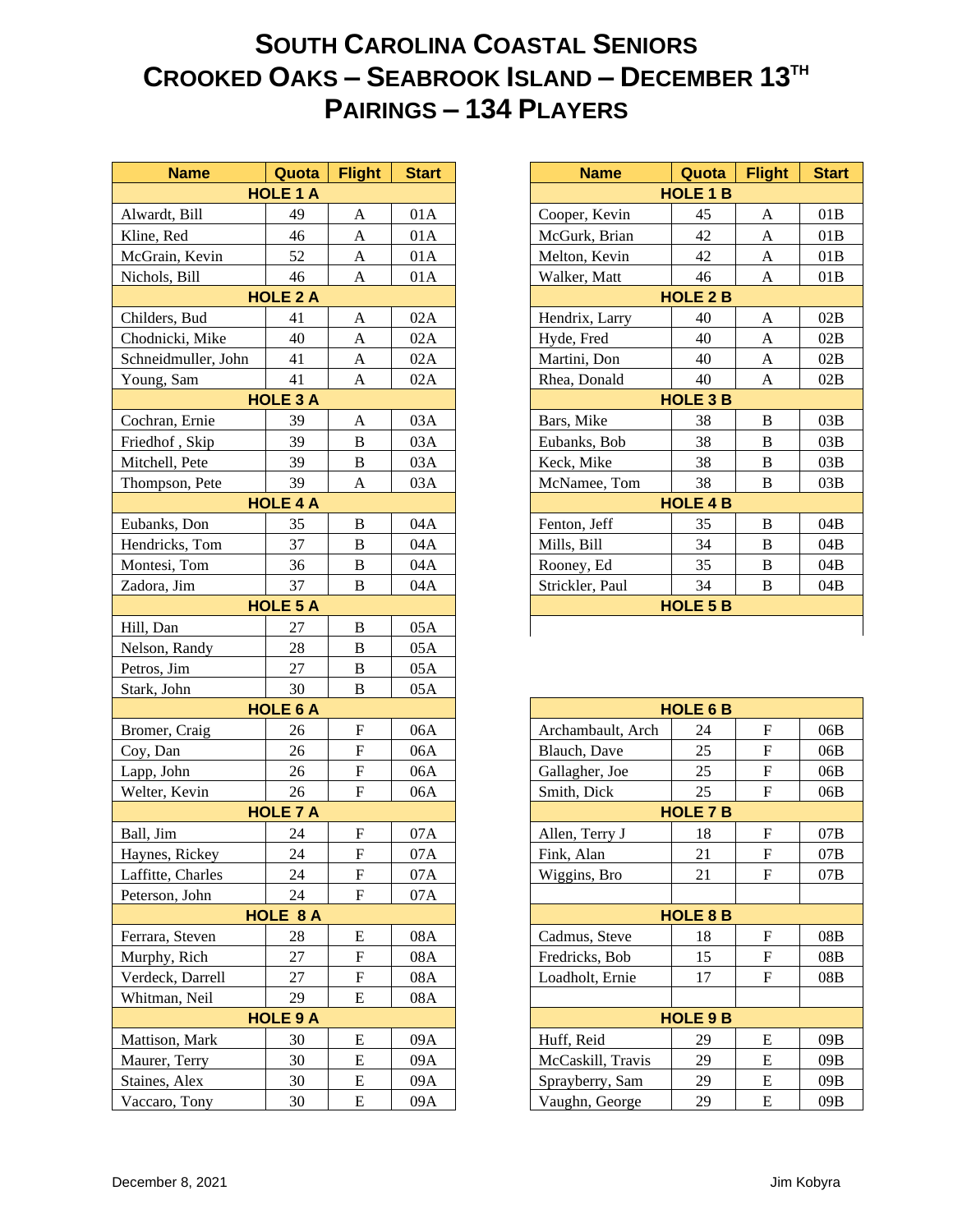## **SOUTH CAROLINA COASTAL SENIORS CROOKED OAKS – SEABROOK ISLAND – DECEMBER 13TH PAIRINGS – 134 PLAYERS**

|                                                   | <b>HOLE 10 A</b> |                |     |
|---------------------------------------------------|------------------|----------------|-----|
| Boutin, Ray                                       | 46               | $\mathsf{C}$   | 10A |
| Fintak, Bob                                       | 46               | $\overline{C}$ | 10A |
| Karlberg, Gregg                                   | 45               | $\overline{C}$ | 10A |
| Zimmerman, Mark                                   | 47               | $\mathbf C$    | 10A |
| <b>HOLE 11 A</b>                                  |                  |                |     |
| Boyd, Louis                                       | 40               | $\mathbf C$    | 11A |
| Brewer, Vaughn                                    | 39               | $\overline{C}$ | 11A |
| Folsom, Davis                                     | 40               | $\overline{C}$ | 11A |
| Jones, Steve                                      | 40               | $\mathbf C$    | 11A |
| 39<br>Oster, Ken<br>HOLE 12 B<br><b>HOLE 12 A</b> |                  |                |     |
| Graham, Charles                                   | 37               | $\mathbf C$    | 12A |
| Sinisko, Mike                                     | 37               | $\mathcal{C}$  | 12A |
| Summerford, Ted                                   | 38               | $\overline{C}$ | 12A |
| Updike, Ron                                       | 38               | $\overline{C}$ | 12A |
|                                                   | <b>HOLE 13 A</b> |                |     |
| Baker, John                                       | 35               | D              | 13A |
| Cape, Bob                                         | 34               | ${\bf D}$      | 13A |
| Cebulka, Steve                                    | 35               | ${\bf D}$      | 13A |
| Johnson, Jeff                                     | 34               | ${\bf D}$      | 13A |
|                                                   | <b>HOLE 14 A</b> |                |     |
| Childress, Dan                                    | 33               | $\mathbf D$    | 14A |
| Estee, Al                                         | 33               | ${\bf D}$      | 14A |
| Nichols, PJ                                       | 33               | ${\bf D}$      | 14A |
| Schneider, Bill                                   | 33               | D              | 14A |
|                                                   | HOLE 15 A        |                |     |
| Capaldo, Bob                                      | 31               | ${\bf E}$      | 15A |
| Christie, Ronny                                   | 32               | ${\bf D}$      | 15A |
| Fender, John                                      | 31               | ${\bf E}$      | 15A |
| Kobyra, Jim                                       | 32               | D              | 15A |
|                                                   | <b>HOLE 16 A</b> |                |     |
| Duffy, Scott                                      | 30               | ${\bf E}$      | 16A |
| Hirschmann, Harold                                | 30               | E              | 16A |
| Hutto, Jimmy                                      | 30               | ${\bf E}$      | 16A |
| Kerrigan, Chris                                   | 30               | ${\bf E}$      | 16A |
|                                                   | HOLE 17 A        |                |     |
| Albrecht, Glenn                                   | 35               | G              | 17A |
| Dahringer, John                                   | 34               | $\mathbf G$    | 17A |
| Mund, Al                                          | 40               | $\mathbf G$    | 17A |
| Vadala, Joe                                       | 41               | $\mathbf G$    | 17A |
|                                                   | <b>HOLE 18 A</b> |                |     |
| Einsmann, Matt                                    | 28               | G              | 18A |
| Murphy, Mike                                      | 27               | $\mathbf G$    | 18A |
| Ramsdell, Dick                                    | 30               | G              | 18A |
| Weisenberger, David                               | 32               | ${\bf G}$      | 18A |

| <b>HOLE 10 B</b> |                  |                    |     |  |  |  |  |
|------------------|------------------|--------------------|-----|--|--|--|--|
| Charles, Willie  | 43               | C                  | 10B |  |  |  |  |
| Silveri, Dave    | 43               | $\overline{C}$     | 10B |  |  |  |  |
| Travis, Bill     | 45               | $\overline{\rm C}$ | 10B |  |  |  |  |
| Wheeler, John    | 43               | $\overline{C}$     | 10B |  |  |  |  |
|                  | <b>HOLE 11 B</b> |                    |     |  |  |  |  |
| Abramski, Bob    | 38               | C                  | 11B |  |  |  |  |
| Dwyer, Jim       | 38               | $\overline{C}$     | 11B |  |  |  |  |
| Lewis, Kevin     | 39               | $\overline{C}$     | 11B |  |  |  |  |
| Oster, Ken       | 39               | $\overline{C}$     | 11B |  |  |  |  |
| <b>HOLE 12 B</b> |                  |                    |     |  |  |  |  |
| Arnold, Jay      | 35               | D                  | 12B |  |  |  |  |
| Murphy, Jim      | 36               | D                  | 12B |  |  |  |  |
| Swem, Paul       | 37               | $\overline{C}$     | 12B |  |  |  |  |
| Taylor, Larry    | 36               | D                  | 12B |  |  |  |  |
| <b>HOLE 13 B</b> |                  |                    |     |  |  |  |  |
| Brunson, Wes     | 33               | D                  | 13B |  |  |  |  |
| Peterson, Duane  | 34               | D                  | 13B |  |  |  |  |
| Tillman, Paul    | 34               | D                  | 13B |  |  |  |  |
| Williams, Dave   | 34               | D                  | 13B |  |  |  |  |
| <b>HOLE 14 B</b> |                  |                    |     |  |  |  |  |
| Shanley, Mark    | 33               | D                  | 14B |  |  |  |  |
| Stephan, Don     | 33               | D                  | 14B |  |  |  |  |
| Walton, Jerry    | 33               | D                  | 14B |  |  |  |  |
| Webster, Mark    | 33               | D                  | 14B |  |  |  |  |
| HOLE 15 B        |                  |                    |     |  |  |  |  |
| Bergstrom, Eric  | 31               | E                  | 15B |  |  |  |  |
| Bryan, John      | 30               | E                  | 15B |  |  |  |  |
| McMahon, Jerry   | 31               | E                  | 15B |  |  |  |  |
| Parades, Mike    | 31               | E                  | 15B |  |  |  |  |
| <b>HOLE 16 B</b> |                  |                    |     |  |  |  |  |
|                  |                  |                    |     |  |  |  |  |

| <b>HOLE 17 B</b> |    |   |                 |  |  |  |  |
|------------------|----|---|-----------------|--|--|--|--|
| Bailey, Ross     | 32 | G | 17B             |  |  |  |  |
| Bryden, Chuck    | 38 | G | 17B             |  |  |  |  |
| Harvey, Randy    | 32 | G | 17B             |  |  |  |  |
| Turner, Greg     | 34 | G | 17B             |  |  |  |  |
| <b>HOLE 18 B</b> |    |   |                 |  |  |  |  |
| Hutto, Babe      | 20 | G | 18 <sub>B</sub> |  |  |  |  |
| Kaiser, Ken      | 23 | G | 18 <sub>B</sub> |  |  |  |  |
| Tsukalas, Denis  | 17 | G | 18B             |  |  |  |  |
| Viering, George  | 27 | G | 18B             |  |  |  |  |